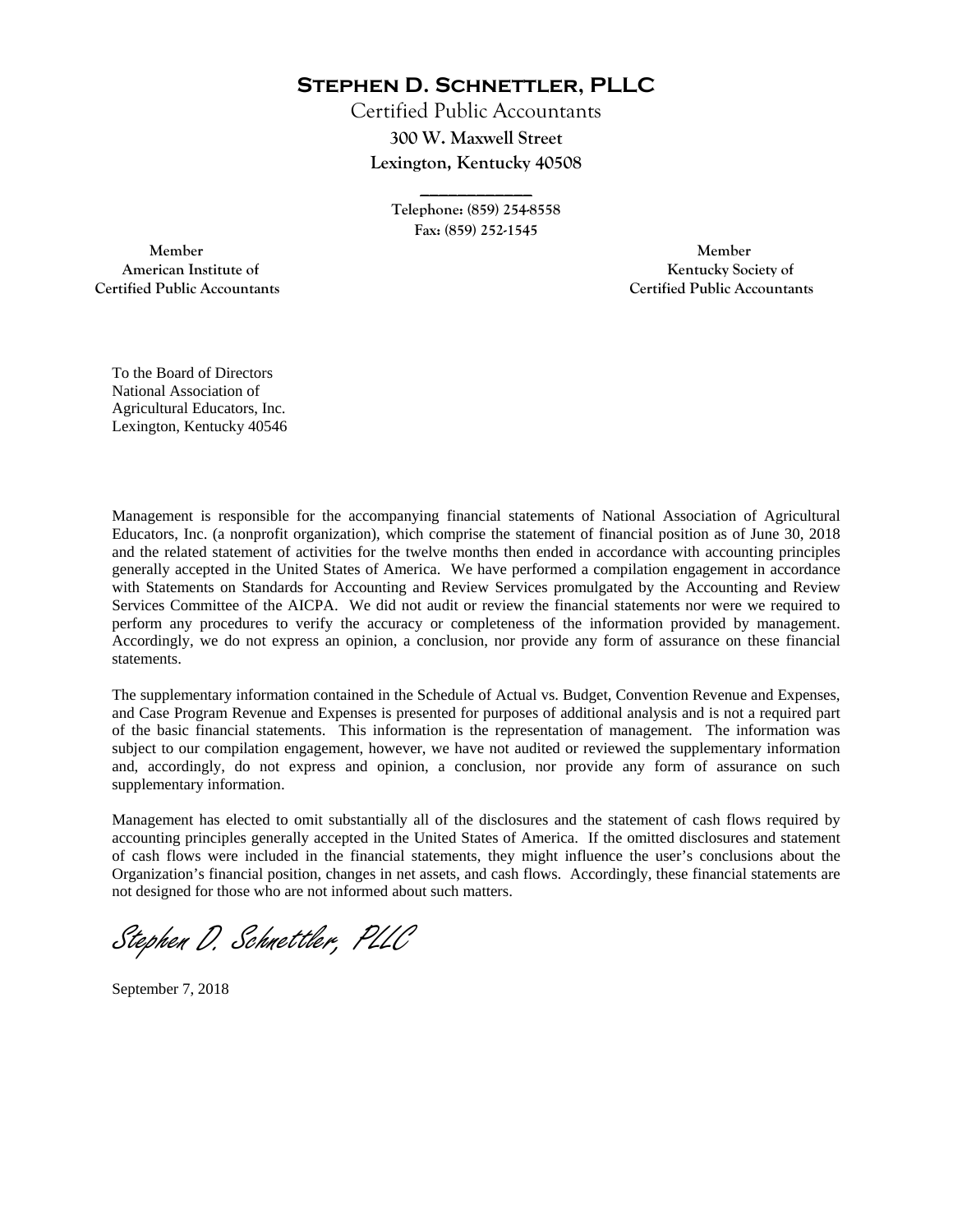# NATIONAL ASSOCIATION OF AGRICULTURAL EDUCATORS, INC. **Statement of Financial Position** June 30, 2018

| <b>ASSETS</b>                           |                 |
|-----------------------------------------|-----------------|
| Cash on deposit                         | \$<br>656,165   |
| Investments - operating fund            | 757,936         |
| Investments - life membership fund      | 263,291         |
| Accounts receivable                     | 496,596         |
| Inventory                               | 5,000           |
| Prepaid expenses                        | 73,140          |
| Property and equipment - CASE           | 323             |
| Property and equipment                  | 11,945          |
| <b>TOTAL ASSETS</b>                     | \$<br>2,264,396 |
| <b>LIABILITIES AND NET ASSETS</b>       |                 |
| <b>LIABILITIES</b>                      |                 |
| Accounts payable                        | \$<br>214,355   |
| Accrued leave payable                   | 39,221          |
| Other current liabilities               | 7,883           |
| <b>TOTAL LIABILITIES</b>                | 261,459         |
| <b>NET ASSETS</b>                       |                 |
| Unrestricted net assets:                |                 |
| Current operation                       | 1,162,925       |
| Board designated for special purposes   | 214,775         |
| Temporarily restricted net assets       | 1,550           |
| <b>CASE Project</b>                     | 623,687         |
| <b>TOTAL NET ASSETS</b>                 | 2,002,937       |
| <b>TOTAL LIABILITIES AND NET ASSETS</b> | \$<br>2,264,396 |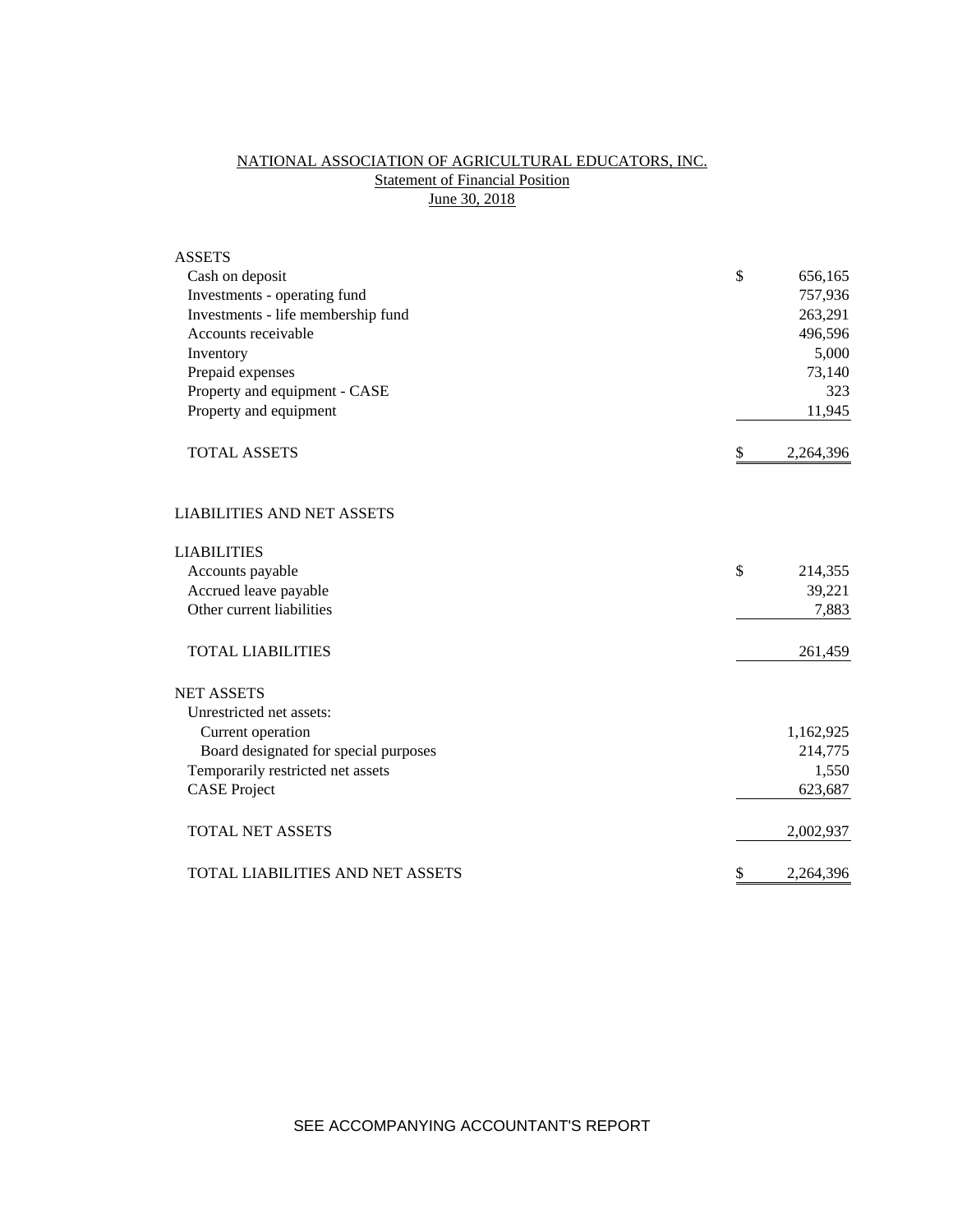# NATIONAL ASSOCIATION OF AGRICULTURAL EDUCATORS, INC. Statement of Activities For the Twelve Months Ended June 30, 2018

|                                       | Unrestricted    |               |             |    |           |                 |
|---------------------------------------|-----------------|---------------|-------------|----|-----------|-----------------|
|                                       | Current         | Board         | Temporarily |    | CASE      |                 |
|                                       | Operations      | Designated    | Restricted  |    | Project   | Total           |
| Revenue, Gains and Losses             |                 |               |             |    |           |                 |
| Membership dues                       | \$<br>458,817   | \$<br>1.260   | \$          | \$ |           | \$<br>460,077   |
| Convention registration               | 127,428         |               |             |    |           | 127,428         |
| Sponsorship and awards                | 19,226          |               |             |    |           | 19,226          |
| Merchandise sales                     | 8,538           |               |             |    |           | 8,538           |
| Contributions                         |                 |               |             |    |           |                 |
| Net realized and unrealized           |                 |               |             |    |           |                 |
| gains (losses) on securities          | 89,415          |               |             |    |           | 89,415          |
| Interest and dividends                | 26,621          |               |             |    |           | 26,621          |
| FFA Foundation projects               | 1,274,547       |               |             |    |           | 1,274,547       |
| CASE Program income                   |                 |               |             |    | 2,041,446 | 2,041,446       |
| Other income                          | 264,216         |               |             |    |           | 264,216         |
| Total Revenue, Gaines and Losses      | 2,268,808       | 1,260         |             |    | 2,041,446 | 4,311,514       |
| Net Assets Released from Restrictions |                 |               |             |    |           |                 |
| Total Revenue, Gains and Losses       |                 |               |             |    |           |                 |
| and Reclassifications                 | 2,268,808       | 1,260         |             |    | 2,041,446 | 4,311,514       |
| <b>Expenses</b>                       |                 |               |             |    |           |                 |
| General expenses                      | 1,646,187       |               |             |    |           | 1,646,187       |
| FFA Foundation projects               | 88,265          |               |             |    |           | 88,265          |
| <b>CASE</b> Program expenses          |                 |               |             |    | 1,707,626 | 1,707,626       |
| Convention expenses                   | 156,017         |               |             |    |           | 156,017         |
| Total expenses                        | 1,890,469       |               |             |    | 1,707,626 | 3,598,095       |
| INCREASE (DECREASE) IN NET ASSETS     | 378,339         | 1,260         |             |    | 333,820   | 713,419         |
| NET ASSETS AT BEGINNING OF PERIOD     | 784,586         | 213,515       | 1,550       |    | 289,867   | 1,289,518       |
| NET ASSETS AT END OF PERIOD           | \$<br>1,162,925 | \$<br>214,775 | \$<br>1,550 | \$ | 623,687   | \$<br>2,002,937 |

| <b>Three Year Synopsis</b>  |                                     |                                   |                                  |                     |               |  |  |  |
|-----------------------------|-------------------------------------|-----------------------------------|----------------------------------|---------------------|---------------|--|--|--|
| <b>Change in Net Assets</b> | <b>Current</b><br><b>Operations</b> | <b>Board</b><br><b>Designated</b> | Temporarily<br><b>Restricted</b> | <b>CASE Project</b> | <b>Total</b>  |  |  |  |
| 2015-16                     | \$295,722                           | \$970                             | \$490                            | \$271,068           | \$568,250     |  |  |  |
| 2016-17                     | $-$ \$261,953                       | \$5,100                           | \$580                            | $-$ \$211,928       | $-$ \$468,201 |  |  |  |
| 2017-18                     | \$378,339                           | \$1,260                           |                                  | \$333,820           | \$713,419     |  |  |  |
| <b>Three Years Combined</b> | \$412,108                           | \$7,330                           | \$1,070                          | \$392,960           | \$813,468     |  |  |  |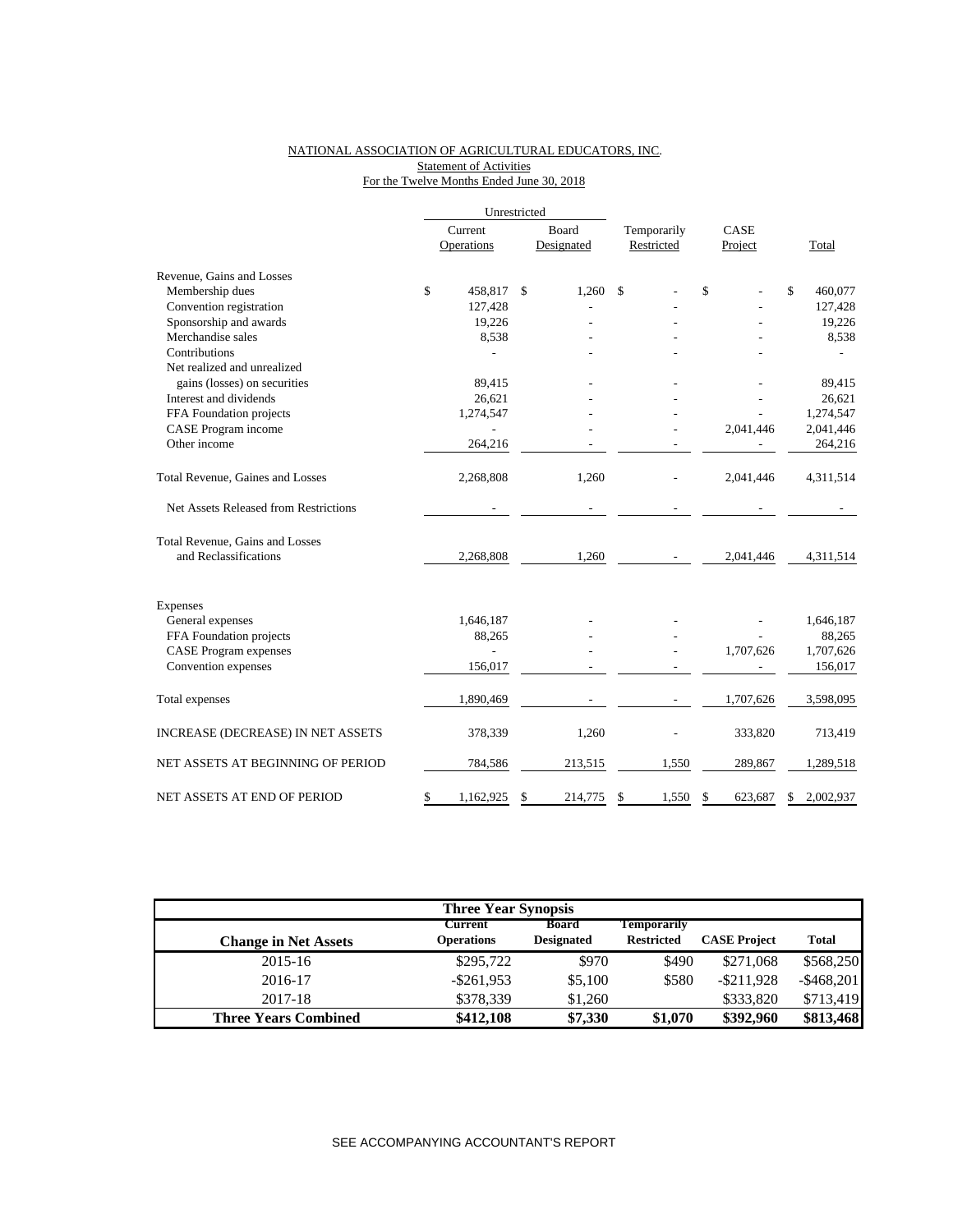### NATIONAL ASSOCIATION OF AGRICULTURAL EDUCATORS, INC. For the One and Twelve Months Ended June 30, 2018 Schedule of Actual vs. Budget

|                                                                                          | <b>MONTH</b><br><b>ACTUAL</b> | <b>MONTH</b><br><b>BUDGET</b> |     | <b>MONTH</b><br><b><i>SVARIANCE</i></b> | YEAR TO DATE<br><b>ACTUAL</b> |                          | <b>YEAR</b><br><b>BUDGET</b> |     | <b>YEAR</b><br><b>SVARIANCE</b> |
|------------------------------------------------------------------------------------------|-------------------------------|-------------------------------|-----|-----------------------------------------|-------------------------------|--------------------------|------------------------------|-----|---------------------------------|
| <b>REVENUE</b>                                                                           |                               |                               |     |                                         |                               |                          |                              |     |                                 |
| Member dues                                                                              | \$<br>18,150 \$               | 33,704                        | -\$ | $(15,554)$ \$                           |                               | 428,577 \$               | 404,445                      | -\$ | 24,132                          |
| Corporate membership dues                                                                | 12,750                        | 2,625                         |     | 10,125                                  |                               | 31,500                   | 31,500                       |     |                                 |
| Upper division scholarships                                                              | ÷,                            | 1,833                         |     | (1, 833)                                |                               | $\sim$                   | 22,000                       |     | (22,000)                        |
| Delmar scholarships                                                                      | ÷,                            | 625                           |     | (625)                                   |                               | 7,500                    | 7,500                        |     |                                 |
| Foundation management fees                                                               | 97,000                        | 10,000                        |     | 87,000                                  |                               | 100,000                  | 120,000                      |     | (20,000)                        |
| Interest and dividends                                                                   | 927                           | 2,917                         |     | (1,990)                                 |                               | 20,242                   | 35,000                       |     | (14, 758)                       |
| Net realized and unrealized                                                              |                               |                               |     |                                         |                               |                          |                              |     |                                 |
| gains (losses) on securities                                                             | (1,079)                       | $\overline{\phantom{a}}$      |     | (1,079)                                 |                               | 89,415                   | ä,                           |     | 89,415                          |
| Merchandise sales                                                                        | 3,514                         | 500                           |     | 3,014                                   |                               | 8,538                    | 6,000                        |     | 2,538                           |
| Investment income, Life Fund                                                             | 261                           | 1,000                         |     | (739)                                   |                               | 6,379                    | 12,000                       |     | (5,621)                         |
| Contributions, Legislative Fund                                                          | L.                            | $\sim$                        |     |                                         |                               |                          |                              |     |                                 |
| Miscellaneous income                                                                     | 1,177                         | 750                           |     | 427                                     |                               | 2,076                    | 9,000                        |     | (6,924)                         |
| Scholarship raffle proceeds                                                              | $\sim$                        |                               |     |                                         |                               |                          |                              |     |                                 |
| Student teacher scholarship revenue                                                      | 20,500                        | $\overline{\phantom{a}}$      |     | 20,500                                  |                               | 61,476                   | ÷,                           |     | 61,476                          |
| National Teach Ag Campaign                                                               | 21,250                        | 37,500                        |     | (16,250)                                |                               | 755,970                  | 450,000                      |     | 305,970                         |
| Teacher crisis fund                                                                      | 509                           | $\sim$                        |     | 509                                     |                               | 17,134                   | ä,                           |     | 17,134                          |
| <b>BFRDP</b> Grant                                                                       |                               | $\sim$                        |     |                                         |                               |                          | ÷.                           |     | $\sim$                          |
| AEM business manager stipend                                                             |                               | 333                           |     | (333)                                   |                               | 4,000                    | 4,000                        |     | $\Box$                          |
| DuPont - non foundation                                                                  |                               | $\overline{\phantom{a}}$      |     | $\overline{a}$                          |                               | 57,748                   | ÷,                           |     | 57,748                          |
| NPS National Ag Ed leadership dinner                                                     |                               | 352                           |     | (352)                                   |                               | 4,225                    | 4,225                        |     | $\omega$                        |
| CASE management fee                                                                      |                               | 2,000                         |     | (2,000)                                 |                               | 24,000                   | 24,000                       |     | L,                              |
| Council MMM management fee                                                               |                               | 417                           |     | (417)                                   |                               | 5,000                    | 5,000                        |     | $\overline{a}$                  |
| Teach AG non-foundation revenue                                                          | 1,582                         | $\Box$                        |     | 1,582                                   |                               | 7,314                    |                              |     | 7,314                           |
| FFA Foundation project - TTTK                                                            | (10,750)                      | 4,375                         |     | (15, 125)                               |                               | 54,850                   | 52,500                       |     | 2,350                           |
| FFA Foundation project - OPAP                                                            | $\blacksquare$                | 917                           |     | (917)                                   |                               | 15,026                   | 11,000                       |     | 4,026                           |
| FFA Foundation project - OMSP                                                            |                               | 917                           |     | (917)                                   |                               | 8,200                    | 11,000                       |     | (2,800)                         |
| FFA Foundation project - OT                                                              | 1,630                         | 917                           |     | 713                                     |                               | 18,030                   | 11,000                       |     | 7,030                           |
| FFA Foundation project - OYM                                                             | (6,750)                       | 917                           |     | (7,667)                                 |                               | 26,050                   | 11,000                       |     | 15,050                          |
| FFA Foundation project - Lifetime Achievement                                            | (3,380)                       | 208                           |     | (3,588)                                 |                               | 9,740                    | 2,500                        |     | 7,240                           |
|                                                                                          | $\blacksquare$                | $\omega$                      |     | ÷,                                      |                               |                          | ÷,                           |     | $\overline{a}$                  |
| FFA Foundation project - Outstanding Service Citation<br>FFA Foundation teacher workshop | $\overline{a}$                | 1,667                         |     | (1,667)                                 |                               | $\overline{\phantom{a}}$ | 20,000                       |     | (20,000)                        |
|                                                                                          | L.                            | $\sim$                        |     | $\overline{a}$                          |                               |                          | ÷.                           |     | ÷                               |
| FFA Foundation upper division scholarships                                               |                               |                               |     |                                         |                               |                          |                              |     |                                 |
| FFA Foundation Agriscience Teacher                                                       | (10,750)                      | 2,050                         |     | (12,800)                                |                               | 13,850                   | 24,600                       |     | (10,750)                        |
| FFA Foundation NATAA/NAII                                                                | (21,500)                      | 10,000                        |     | (31,500)                                |                               | 151,367                  | 120,000                      |     | 31,367                          |
| FFA Foundation project - XLR8                                                            | 30,999                        | 2,000                         |     | 28,999                                  |                               | 30,999                   | 24,000                       |     | 6,999                           |
| FFA Foundation communities of practice                                                   | 25,560                        | 4,783                         |     | 20,777                                  |                               | 86,240                   | 57,400                       |     | 28,840                          |
| FFA Foundation convention internet lounge                                                | $\sim$                        | $\sim$                        |     | L.                                      |                               | ÷                        |                              |     | $\overline{\phantom{a}}$        |
| CASE program net income                                                                  | (79, 983)                     | $\sim$                        |     | (79, 983)                               |                               | 333,820                  | ÷.                           |     | 333,820                         |
| Convention net income                                                                    | 8,314                         | 4,870                         |     | 3,444                                   |                               | 68,605                   | 58,450                       |     | 10,155                          |
| <b>TOTAL REVENUE</b>                                                                     | 109,931                       | 128,177                       |     | (18, 246)                               |                               | 2,447,871                | 1,538,120                    |     | 909,751                         |
| <b>EXPENSES</b>                                                                          |                               |                               |     |                                         |                               |                          |                              |     |                                 |
| Salaries                                                                                 | 44,480                        | 32,249                        |     | 12,231                                  |                               | 460,990                  | 386,987                      |     | 74,003                          |
| Taxes and benefits                                                                       | 8,168                         | 9,100                         |     | (932)                                   |                               | 87,050                   | 109,199                      |     | (22, 149)                       |
| Computer service                                                                         | 2,100                         | 667                           |     | 1,433                                   |                               | 23,160                   | 8,000                        |     | 15,160                          |
| Telephone                                                                                | 435                           | 500                           |     | (65)                                    |                               | 4,848                    | 6,000                        |     | (1, 152)                        |
| Accounting                                                                               | 700                           | 1,367                         |     | (667)                                   |                               | 17,150                   | 16,400                       |     | 750                             |
| Depreciation                                                                             | 398                           | 333                           |     | 65                                      |                               | 3,083                    | 4,000                        |     | (917)                           |
| Rent                                                                                     | $\overline{\phantom{a}}$      | 833                           |     | (833)                                   |                               | 10,050                   | 10,000                       |     | 50                              |
| Insurance                                                                                | (5,177)                       | 833                           |     | (6,010)                                 |                               | 3,538                    | 10,000                       |     | (6, 462)                        |
| Legal                                                                                    | ÷,                            | 83                            |     | (83)                                    |                               | $\overline{\phantom{a}}$ | 1,000                        |     | (1,000)                         |
| <b>Office Supplies</b>                                                                   | 762                           | 1,083                         |     | (321)                                   |                               | 11,316                   | 13,000                       |     | (1,684)                         |
| Bank charges and investment fees                                                         | $\overline{\phantom{a}}$      | $\,8\,$                       |     | (8)                                     |                               | 9,171                    | 100                          |     | 9,071                           |
| Printing, general                                                                        | 1,003                         | 250                           |     | 753                                     |                               | 5,158                    | 3,000                        |     | 2,158                           |
| Staff training                                                                           | 99                            | 42                            |     | 57                                      |                               | 1,571                    | 500                          |     | 1,071                           |
| Taxes and licenses                                                                       | 25                            | $\overline{4}$                |     | 21                                      |                               | 50                       | 50                           |     |                                 |
| Membership and contributions                                                             | 1,500                         | 1,667                         |     | (167)                                   |                               | 19,209                   | 20,000                       |     | (791)                           |
| Travel, staff                                                                            | 3,130                         | 2,917                         |     | 213                                     |                               | 16,236                   | 35,000                       |     | (18, 764)                       |
| Promotion and marketing                                                                  | 1,667                         | 2,083                         |     | (416)                                   |                               | 12,175                   | 25,000                       |     | (12, 825)                       |
| Merchandise and diaries                                                                  | $\blacksquare$                | 208                           |     | (208)                                   |                               | 4,791                    | 2,500                        |     | 2,291                           |
|                                                                                          |                               |                               |     |                                         |                               |                          |                              |     |                                 |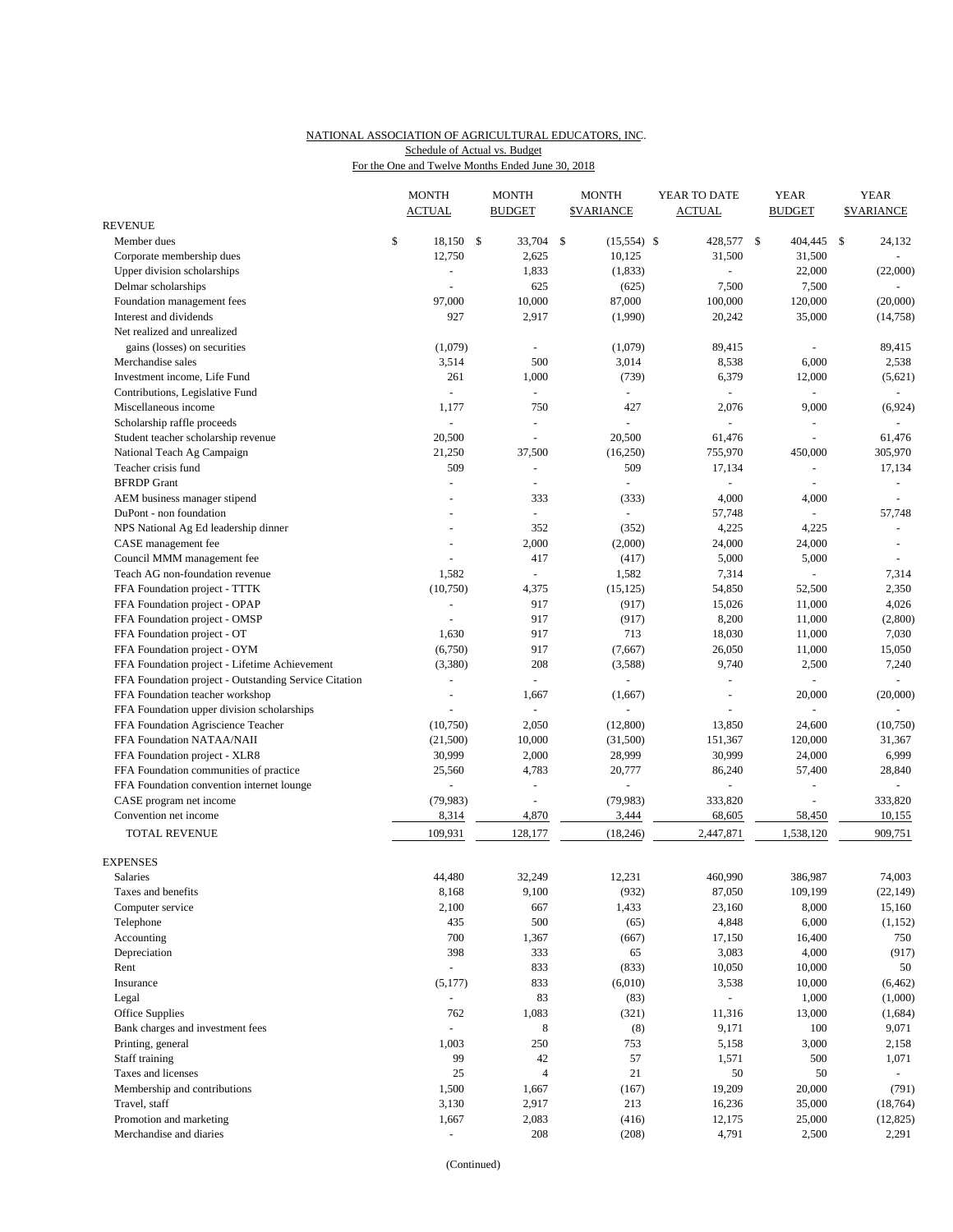# NATIONAL ASSOCIATION OF AGRICULTURAL EDUCATORS, INC. For the One and Twelve Months Ended June 30, 2018 Schedule of Actual vs. Budget

|                                                       | <b>MONTH</b>   | <b>MONTH</b>          | <b>MONTH</b>            | YEAR TO DATE             | <b>YEAR</b>    | <b>YEAR</b>       |
|-------------------------------------------------------|----------------|-----------------------|-------------------------|--------------------------|----------------|-------------------|
|                                                       | <b>ACTUAL</b>  | <b>BUDGET</b>         | <b><i>SVARIANCE</i></b> | <b>ACTUAL</b>            | <b>BUDGET</b>  | <b>\$VARIANCE</b> |
| Photocopying                                          |                | 8                     | (8)                     |                          | 100            | (100)             |
| Postage, general                                      | 608            | 667                   | (59)                    | 7,646                    | 8,000          | (354)             |
| Professional liability insurance                      | ÷.             | 3,233                 | (3,233)                 | 39,375                   | 38,790         | 585               |
| Public relations                                      |                | 83                    | (83)                    | 252                      | 1,000          | (748)             |
| Delmar scholarships                                   | ÷,             | 625                   | (625)                   | 7,500                    | 7,500          | $\omega$          |
| Travel, regional secretaries                          | 3.761          | 1,500                 | 2,261                   | 12,872                   | 18,000         | (5, 128)          |
| Travel, board of directors                            | 13,285         | 3,333                 | 9,952                   | 36,488                   | 40,000         | (3,512)           |
| Nat'l Teach Ag Campaign                               | 86,631         | 34,167                | 52,464                  | 595,180                  | 410,000        | 185,180           |
| FFA Foundation project - TTTK                         | 584            | 3,875                 | (3,291)                 | 42,526                   | 46,500         | (3,974)           |
| FFA Foundation project - OPAP                         | L,             | 917                   | (917)                   | 6,471                    | 11,000         | (4,529)           |
| FFA Foundation project - OMSP                         |                | 917                   | (917)                   | 8,555                    | 11,000         | (2, 445)          |
| FFA Foundation project - OT                           |                | 917                   | (917)                   | 8,298                    | 11,000         | (2,702)           |
| FFA Foundation project - OYM                          |                | 917                   | (917)                   | 9,327                    | 11,000         | (1,673)           |
| FFA Foundation project - Lifetime achievement         |                | 208                   | (208)                   | 1,751                    | 2,500          | (749)             |
| FFA Foundation project - Outstanding service citation |                | L.                    | $\blacksquare$          | 1,675                    | L.             | 1,675             |
| FFA Foundation teacher workshop                       |                |                       | $\overline{a}$          | $\sim$                   | L.             | $\blacksquare$    |
| FFA Foundation Regional Grants                        |                | L,                    | ä,                      | ÷,                       |                |                   |
| FFA Foundation Agrisciense Teachers                   |                | 833                   | (833)                   | 9,662                    | 10,000         | (338)             |
| FFA Foundation XLR8                                   | 1,713          | 2,000                 | (287)                   | 32,505                   | 24,000         | 8,505             |
| FFA Foundation convention internet lounge             | L.             | $\blacksquare$        | $\equiv$                | $\overline{a}$           |                |                   |
| NPS Ag Ed Leadership dinner                           |                | 352                   | (352)                   | $\overline{a}$           | 4,225          | (4,225)           |
| Upper division scholarships                           |                | 1,833                 | (1, 833)                | 25,500                   | 22,000         | 3,500             |
| <b>TTTK</b>                                           | ÷,             | $\overline{a}$        |                         |                          | $\overline{a}$ | $\sim$            |
| DuPont Agriscience                                    | 19,248         | 10,000                | 9,248                   | 107,862                  | 120,000        | (12, 138)         |
| Regional grants                                       | L.             | $\sim$                | $\overline{a}$          |                          |                |                   |
| NPS expense                                           | $\overline{a}$ | 417                   | (417)                   | 14,744                   | 5,000          | 9,744             |
| Webinar expense                                       | 32             | 42                    | (10)                    | 1,023                    | 500            | 523               |
| Teacher crisis fund                                   | 500            | L,                    | 500                     | 8,500                    |                | 8,500             |
| Communities of practice expense                       |                | 3,167                 | (3,167)                 | 37,191                   | 38,000         | (809)             |
| Substitute teacher hire behinds                       |                | 42                    | (42)                    | ÷,                       | 500            | (500)             |
| Website                                               |                | 1,500                 | (1,500)                 | 16,794                   | 18,000         | (1,206)           |
| NATAA stipends                                        |                | $\overline{a}$        |                         | 6,000                    | L.             | 6,000             |
| <b>BFRDP</b> expense                                  | L,             |                       |                         | $\overline{\phantom{a}}$ | $\overline{a}$ |                   |
| <b>BFPD</b> contract labor                            | ä,             | L,                    |                         | ÷,                       | L.             |                   |
| Credit card expense                                   | 385            | 333                   | 52                      | 4,556                    | 4,000          | 556               |
| Storage                                               | L,             |                       |                         | 2,269                    | L              | 2,269             |
| Professional development                              | L.             |                       | $\bar{\phantom{a}}$     | $\overline{\phantom{a}}$ | L.             | $\sim$            |
| Ag ed opportuinty fund                                | (500)          |                       | (500)                   | $\overline{a}$           |                | $\sim$            |
| Miscellaneous                                         |                | L.                    | $\bar{\phantom{a}}$     | 384                      | $\overline{a}$ | 384               |
| TOTAL EXPENSES                                        | 185,537        | 126,113               | 59,424                  | 1,734,452                | 1,513,351      | 221,101           |
| NET INCOME (LOSS)                                     | (75,606)<br>\$ | $\mathbb{S}$<br>2,064 | \$<br>(77, 670)         | \$<br>713,419            | \$<br>24,769   | \$<br>688,650     |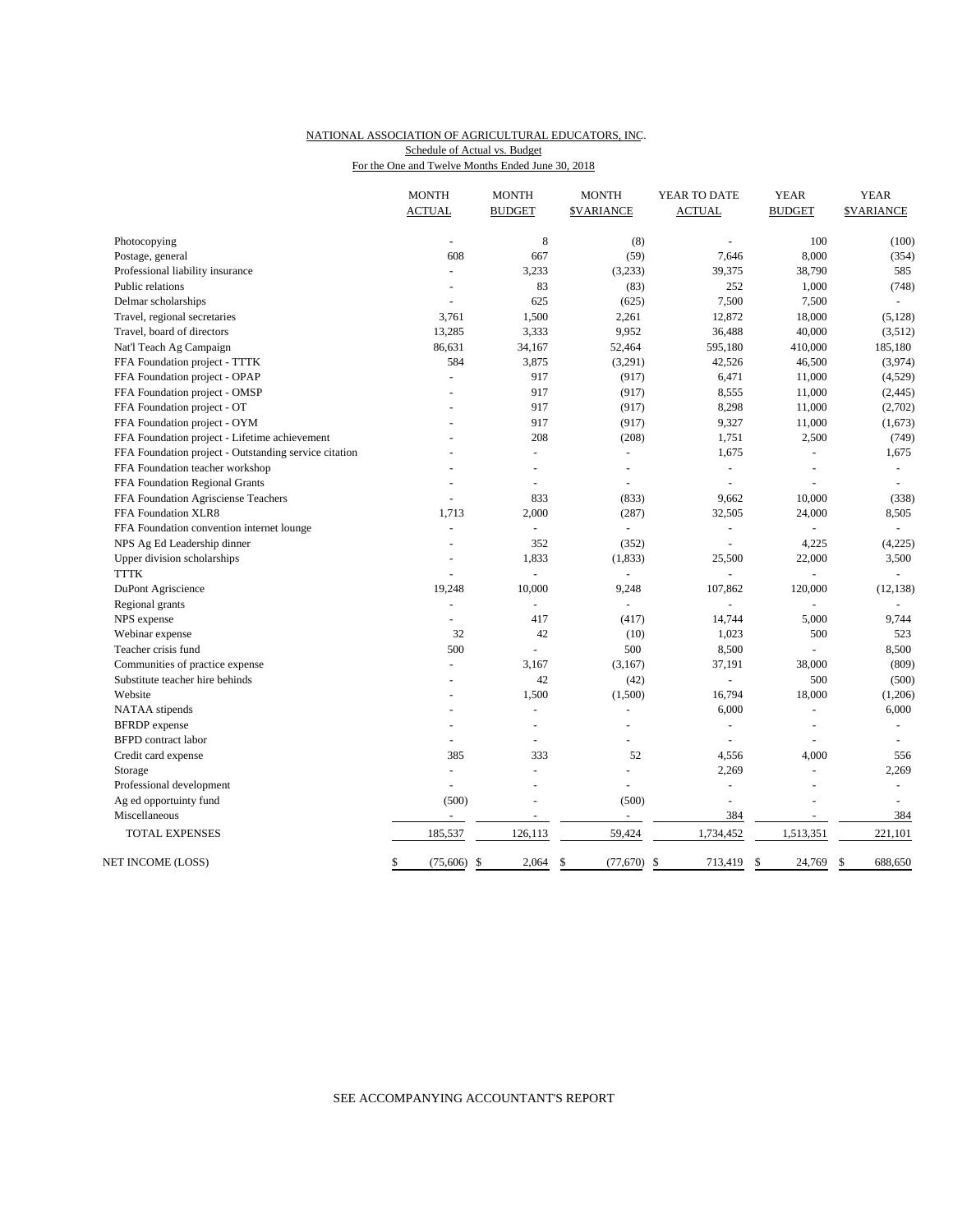#### NATIONAL ASSOCIATION OF AGRICULTURAL EDUCATORS, INC. Schedule of Convention Revenue and Expenses For the One and Twelve Months Ended June 30, 2018

| <b>REVENUE</b>                            |    | <b>MONTH</b><br><b>ACTUAL</b> |    |        |               |              |    |            |    | <b>MONTH</b><br><b>BUDGET</b> |    | <b>MONTH</b><br><b>SVARIANCE</b> |  | YEAR TO DATE<br><b>ACTUAL</b> |  |  |  | <b>YEAR</b><br><b>BUDGET</b> |  | <b>YEAR</b><br><b>SVARIANCE</b> |
|-------------------------------------------|----|-------------------------------|----|--------|---------------|--------------|----|------------|----|-------------------------------|----|----------------------------------|--|-------------------------------|--|--|--|------------------------------|--|---------------------------------|
| Convention, registration                  | \$ |                               | \$ | 9,583  | <sup>\$</sup> | $(9,583)$ \$ |    | 127,428 \$ |    | 115,000                       | S. | 12,428                           |  |                               |  |  |  |                              |  |                                 |
| Convention, trade show                    |    |                               |    |        |               |              |    | 3,600      |    |                               |    | 3,600                            |  |                               |  |  |  |                              |  |                                 |
| Convention, sponsorships - FFA Foundation |    | 8.768                         |    | 5.000  |               | 3,768        |    | 74,368     |    | 60,000                        |    | 14,368                           |  |                               |  |  |  |                              |  |                                 |
| Convention, host state social             |    |                               |    |        |               |              |    |            |    |                               |    |                                  |  |                               |  |  |  |                              |  |                                 |
|                                           |    |                               |    |        |               |              |    |            |    |                               |    |                                  |  |                               |  |  |  |                              |  |                                 |
| Convention, sponsorships                  |    |                               |    | 2,000  |               | (2,000)      |    | 19,226     |    | 24,000                        |    | (4, 774)                         |  |                               |  |  |  |                              |  |                                 |
| <b>TOTAL REVENUE</b>                      |    | 8,768                         |    | 16,583 |               | (7, 815)     |    | 224,622    |    | 199,000                       |    | 25,622                           |  |                               |  |  |  |                              |  |                                 |
| <b>EXPENSES</b>                           |    |                               |    |        |               |              |    |            |    |                               |    |                                  |  |                               |  |  |  |                              |  |                                 |
| Convention, plaques and trophies          |    |                               |    | 167    |               | (167)        |    | 1,961      |    | 2,000                         |    | (39)                             |  |                               |  |  |  |                              |  |                                 |
| Convention, printing                      |    |                               |    | ٠      |               |              |    | 3,083      |    |                               |    | 3,083                            |  |                               |  |  |  |                              |  |                                 |
| Convention, awards                        |    |                               |    | 833    |               | (833)        |    | 10,642     |    | 10,000                        |    | 642                              |  |                               |  |  |  |                              |  |                                 |
| Convention, miscellaneous                 |    |                               |    |        |               |              |    |            |    |                               |    |                                  |  |                               |  |  |  |                              |  |                                 |
| Convention, meal functions                |    |                               |    | 833    |               | (833)        |    | 1,000      |    | 10,000                        |    | (9,000)                          |  |                               |  |  |  |                              |  |                                 |
| Convention, promotion and marketing       |    |                               |    | 167    |               | (167)        |    | 8,874      |    | 2,000                         |    | 6,874                            |  |                               |  |  |  |                              |  |                                 |
| Convention, postage and shipping          |    |                               |    | 167    |               | (167)        |    | 1,128      |    | 2,000                         |    | (872)                            |  |                               |  |  |  |                              |  |                                 |
| Convention, equipment rental              |    |                               |    | 1,667  |               | (1,667)      |    | 34,235     |    | 20,000                        |    | 14,235                           |  |                               |  |  |  |                              |  |                                 |
| Convention, host state social             |    |                               |    |        |               |              |    |            |    |                               |    |                                  |  |                               |  |  |  |                              |  |                                 |
| Convention, committee expense             |    |                               |    | 379    |               | (379)        |    | 3,015      |    | 4,550                         |    | (1, 535)                         |  |                               |  |  |  |                              |  |                                 |
| Convention, sponsorships - FFA Foundation |    |                               |    | 4,583  |               | (4,583)      |    | 59,456     |    | 55,000                        |    | 4,456                            |  |                               |  |  |  |                              |  |                                 |
| Convention, travel/board of directors     |    |                               |    | 1,917  |               | (1,917)      |    | 19,024     |    | 23,000                        |    | (3,976)                          |  |                               |  |  |  |                              |  |                                 |
| Convention, staff travel                  |    | 454                           |    | 1,000  |               | (546)        |    | 13,599     |    | 12,000                        |    | 1,599                            |  |                               |  |  |  |                              |  |                                 |
| <b>TOTAL EXPENSES</b>                     |    | 454                           |    | 11,713 |               | (11,259)     |    | 156,017    |    | 140,550                       |    | 15,467                           |  |                               |  |  |  |                              |  |                                 |
| <b>NET INCOME (LOSS)</b>                  |    | 8,314                         | S  | 4,870  | S             | 3,444        | \$ | 68,605     | \$ | 58,450                        | S  | 10,155                           |  |                               |  |  |  |                              |  |                                 |

SEE ACCOMPANYING ACCOUNTANT'S REPORT